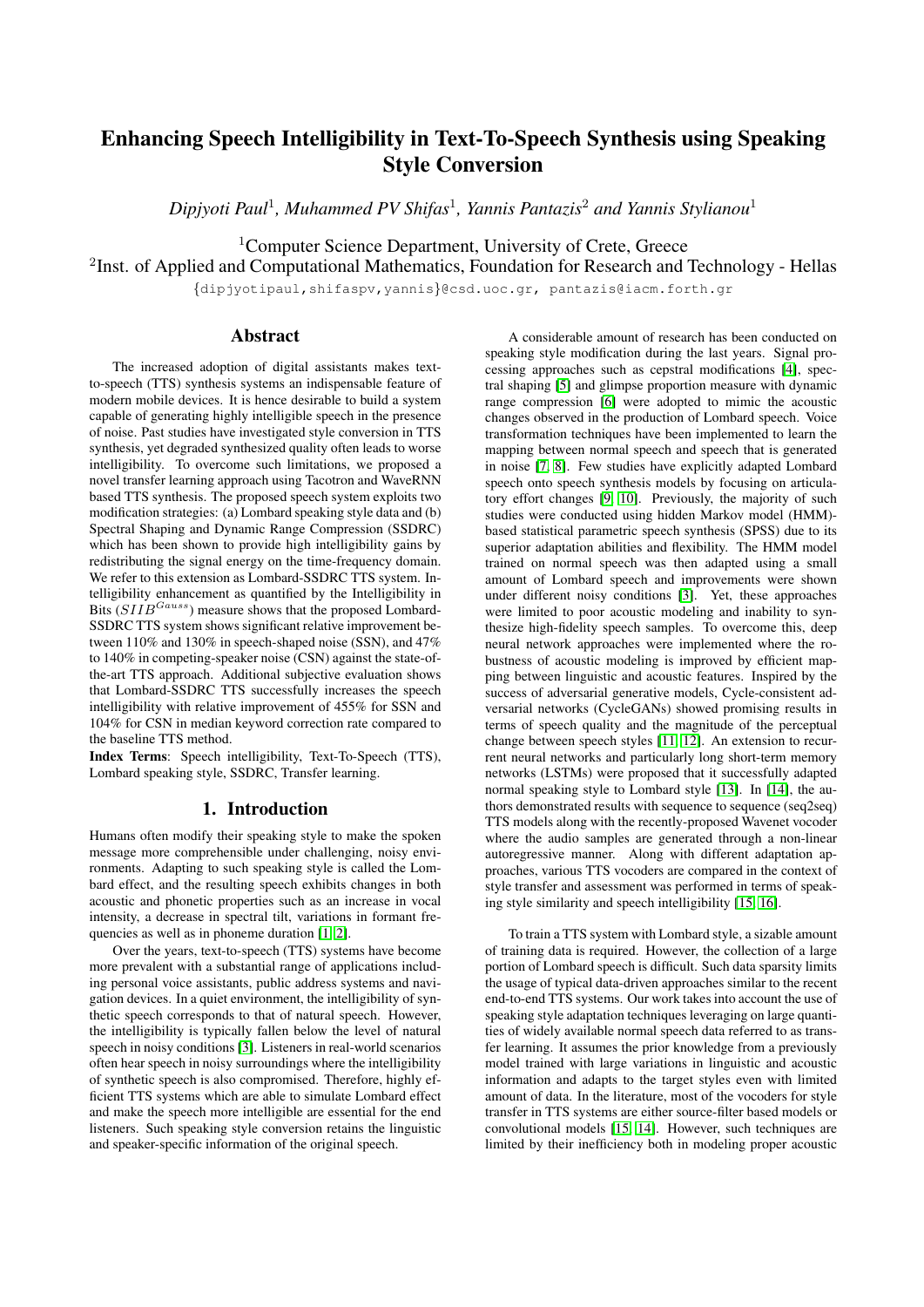parameters and in computational complexity of sample generation. Inspired by the performance and computational aspects of recurrent neural networks, in this work, we employ WaveRNN as a vocoder [\[17\]](#page-4-16) which generates speech samples from acoustic features, i.e., mel-spectrograms. Experimental results indicate that WaveRNN is capable of adapting appropriate target speech style and able to provide more stable high-quality speech samples. To generate the mel-spectrograms from text, we utilize a popular architecture Tacotron, a seq2seq encoder–decoder neural network with attention mechanism [\[18\]](#page-4-17).

Improvement of speech intelligibility in noise can also be achieved by signal processing techniques such as amplitude compression [\[19\]](#page-4-18), changes in spectral tilts [\[20\]](#page-4-19), formant sharpening and dynamic range compression [\[21\]](#page-4-20). A state-of-the-art method, referred to as Spectral Shaping and Dynamic Range Compression (SSDRC), has been shown to provide high intelligibility gains in various noisy conditions by redistributing signal energy on time-frequency information [\[22\]](#page-4-21). In [\[6\]](#page-4-5), the best performing method was achieved by applying additional processing, i.e., dynamic range compression after generating Lombard style adapted TTS. The results, however, failed to increase the intelligibility under competing-speaker noise. In order to develop a highly intelligible communication system and restrict the latency imposed by additional processing after the TTS synthesis, in this work, we implement Lombard-SSDRC TTS where the TTS is trained with Lombard speech processed through the SSDRC algorithm. Hence, we combine the advantages of naturally-modified Lombardness with speech enhancement strategies in frequency-domain (spectral shaping) and in time-domain (dynamic range compression) into an intelligibility-enhanced TTS synthesis system. Experimental results based on both objective and subjective evaluation confirms that the proposed method achieves remarkable performance and outplays its counterparts under both speech-shaped noise (SSN) and competing-speaker noise (CSN).

# 2. Text-to-Speech Synthesis

Our proposed TTS system is composed of two separately trained neural networks: (a) Tacotron, which predicts melspectrograms from text and (b) WaveRNN vocoder, which converts the mel-spectrograms into time-domain waveforms.

#### 2.1. Tacotron

Tacotron [\[18\]](#page-4-17) is a seq2seq architecture with attention mechanism and it is heavily inspired by the encoder-decoder neural network framework. The system has two main components: (a) an encoder and (b) an attention decoder. The encoder consists of 1-D convolutional filters, followed by fully-connected (FC) layers and a bidirectional gated recurrent unit (GRU). It takes text as input and extracts sequential representations of text. The attention decoder is a set of recurrent layers which produces the attention query at each decoder time-step. The input to the decoder RNN can be produced by concatenating context vector and output of the attention RNN. The decoder RNN is basically a 2-layer residual GRU whereas the attention RNN has a single GRU layer. The output of the attention decoder is a sequence of mel-spectrograms which is then passed to the vocoding stage.

#### 2.2. WaveRNN

The implemented WaveRNN vocoder is based on the reposi- $\text{tory}^1$  $\text{tory}^1$  which in turn is heavily inspired by WaveRNN training

<span id="page-1-1"></span>

Figure 1: *Block diagram of WaveRNN architecture.*

[\[17\]](#page-4-16). This architecture is a combination of residual blocks and upsampling network, followed by GRU and FC layers as depicted in Figure [1.](#page-1-1)

The architecture can be divided into two major networks: the conditional network and the recurrent network. The conditional network consists of a pair of a residual network and an upsampling network with three scaling factors. At the input, we first map the acoustic features, i.e., the mel-spectrograms to a latent representation with the help of multiple residual blocks. The latent representation is then split into four parts which are later used as input to the subsequent recurrent network. The upsampling network is implemented to match the desired temporal size of the input signal. The outputs of these two convolutional networks i.e., residual and upsampling networks along with speech are fed into the recurrent network. As part of the recurrent network, two uni-directional GRUs are employed with a few FC layers. By designing, such network not only reduces the overhead complexity with less parameters but also it takes advantage of temporal context resulting in better prediction. In addition, we apply continuous univariate distribution to be a mixture of logistic distributions [\[23\]](#page-4-22) which allows us to easily calculate the probability on the observed discretized value.Finally, discretized mix logistic loss is applied on the discretized speech samples.

# 3. Spectral Shaping and Dynamic Range Compression

SSDRC [\[22\]](#page-4-21) is a signal processing approach to improve intelligibility of modifying speech when listening in noisy acoustic conditions. It comprises of a two stage process: spectral shaping followed by dynamic range compression.

#### 3.1. Spectral shaping

At the SS module, the input speech is processed through three layers of filters, two of them perform probabilistic adaptive spectral sharpening. This is then followed by a fixed spectral shaping filter to boost the high frequency components. Let  $x(t)$ be the input speech, Discrete Fourier Transform (DFT) is performed to obtain the magnitude spectral components  $X(\omega, t)$ . On the adaptive spectral shaping, the local maxima (kind of formants) are sharpened by a spectral sharpening filter  $H_s(\omega, t)$ followed by an high frequency booster  $H_p(\omega, t)$ . Both of the

<span id="page-1-0"></span><sup>1</sup><https://github.com/fatchord/WaveRNN>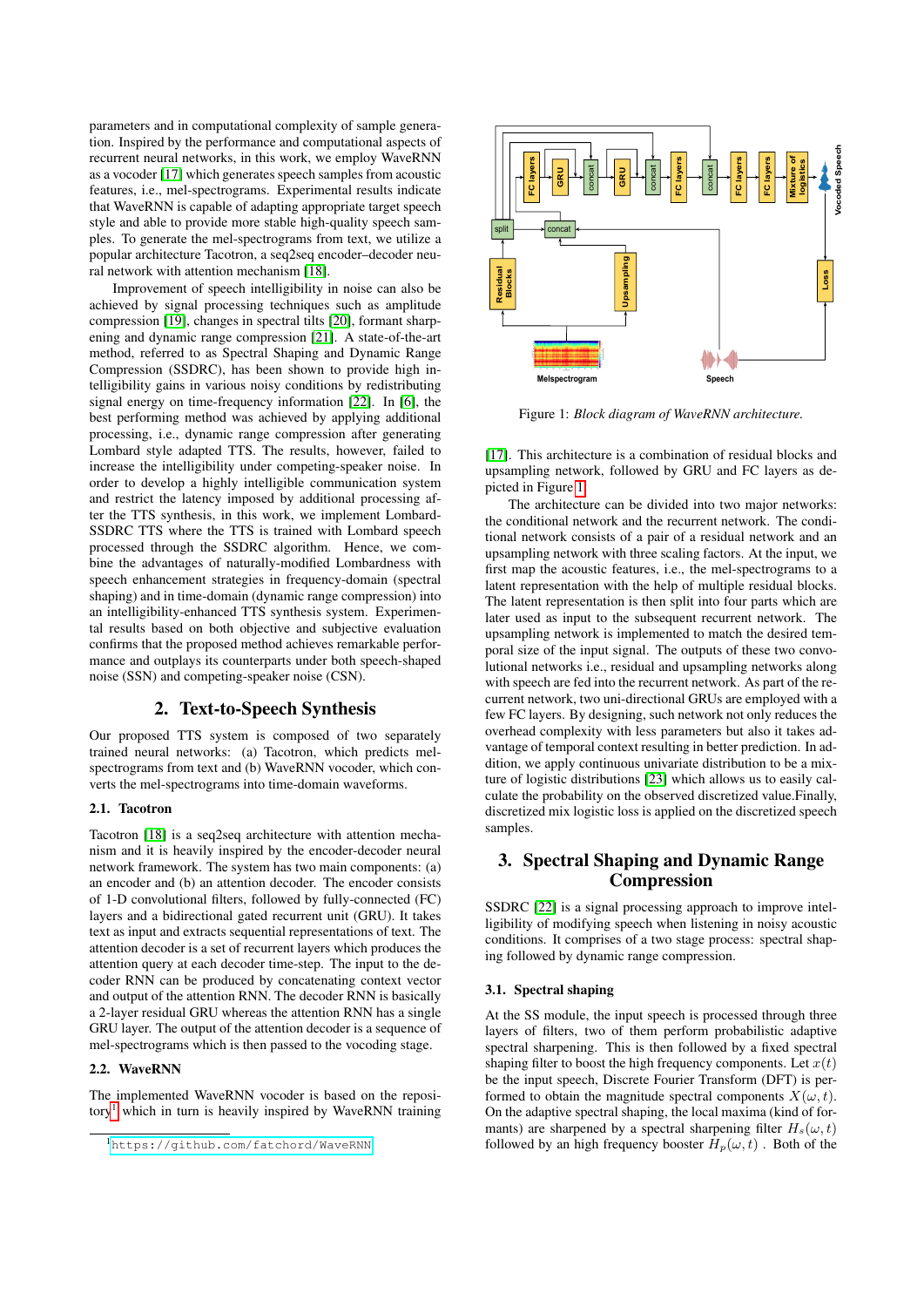filters update their coefficients adaptively based on the voicing probability of individual frames [\[21\]](#page-4-20). Hence, the adaptive spectral shaped signal can be written as

$$
Y_{aSS}(\omega, t) = H_s(\omega, t) H_p(\omega, t) X(\omega, t).
$$

A non-adaptive pre-emphasis filter  $H_r(\omega, t)$  is then modifying the spectra by enhancing the frequency components that are falling between 1000Hz and 4000Hz by a factor of 12dB, while reducing the energy for the frequencies below 500 Hz by 6dB/octave. The spectrally-shaped signal can be expressed as

$$
Y_{SS}(\omega, t) = H_r(\omega, t) Y_{ASS}(\omega, t)
$$

Inverse Fourier transform and overlap add are applied to get the spectrally-enhanced speech wavwform.

#### 3.2. Dynamic range compression

DRC is a time-domain operation where the objective is to reduce the envelope variation of the speech. This has been done through modifying speech samples in each segment adaptive to the temporal envelopes. DRC is also a two step process. In the first stage, envelope is dynamically compressed with recursive smoothing. The smoothed envelope projected onto the input output envelope characteristic (IOEC) curve gives the dynamic range compression gain. Finally, the spectral shaped output from the SS module is multiplied by the estimated gains in the DRC to provide the final intelligibility enhanced speech.

# 4. Transfer Learning

The majority of deep learning methods perform well under the standard assumption that the training and inference data are drawn from similar feature space and data distribution. When the distribution changes, models need to be trained from scratch using new training data. Under the condition of data scarcity such as in our case for Lombard data, training a new model on such a limited sample size might lead to poor execution. In such cases, transfer learning (TL) offers a desirable and extremely important adaptation framework [\[24\]](#page-4-23). Assuming that there are two tasks, source task and target task, TL tries to boost the performance of the target task by utilizing knowledge learned from the source task via fine-tuning prior distributions of the hyperparameters.



Figure 2: *A functional block diagram of the proposed adaptation techniques used in this study. Each block represents a TTS system (Tacotron + WaveRNN) which takes text as input and generates speech samples.*

We develop four TTS systems based on the speaking styles: normal TTS, Lombard TTS, SSDRC TTS and Lombard-SSDRC TTS. To effectively transfer the prior knowledge, we initially train the TTS system with normal speech (single female speaker from LJSpeech corpora) which has a large amount of linguistic variability. Then, we adapt the learned model with normal speech from a male speaker (Nick). This normal TTS serves as the baseline system for our experiments. Lombard TTS system is then fine-tuned using again the TL approach on the limited Lombard data from the same male speaker (Nick). Whereas, SSDRC TTS uses training data processed with SSDRC algorithm applied on Nick normal speech. The last TTS system is fine-tuned on data that is prepared by applying SSDRC algorithm on Nick's Lombard speech, referred to as Lombard-SSDRC TTS. Please note that all proposed TTS systems comprise of Tacotron and WaveRNN modules [\[25\]](#page-4-24) and each module is trained separately using data from the corresponding target speech style.

# 5. Experimental Setup

The proposed TTS systems are trained using two publicly available database, i.e., LJSpeech corpus [\[26\]](#page-4-25) and Nick Hurricane Challenge speech data [\[27\]](#page-4-26). LJspeech consists of 13,100 short audio clips of a single female professional speaker reading passages. The Nick data has both normal and Lombard styles of British male voice professional speech. The normal speech consists of 2592 utterances (∼2 hours) whereas the Lombard speech data has 720 utterances (∼30 minutes). During training, we always consider 2400 utterances for normal and 500 utterances for Lombard speech. We additionally compare with the baseline Lombard TTS system which is built on Tacotron and WaveNet architecture [\[14\]](#page-4-13). The WaveNet configuration used in their system consists of three repetitions of a 10-layer convolution stack with exponentially growing dilations, 64 residual channels and 128 skip channels whereas the Tacotron architecture is similar to ours. The proposed Tacotron and WaveRNN models use 80 dimensional normalized mel-spectrograms, extracted from audio frames of width 50ms, hop length of 12.5ms and 2048-point Fourier transform. In Tacotron, character embeddings are set to 256 and a progressive training schedule is employed with reducing batch size from 32 to 8. WaveRNN architecture is based on a set of 10-layer convolution stack inside residual blocks followed by 2 GRUs. Each GRU has 512 hidden units. Code and audio samples can be found in  $2$ .

### 6. Results and Discussion

#### 6.1. Objective evaluation

In this section, objective intelligibility scores are computed and the performance of the five style adapted methods (TTS, Lombard TTS [\[14\]](#page-4-13), proposed Lombard TTS, also refer to as Lombard TTS (ours), SSDRC TTS and Lombard-SSDRC TTS) under two different noisy conditions are compared. A recently developed intelligibility metric called 'speech intelligibility in bits' ( $SIIB^{Gauss}$ ) [\[28\]](#page-4-27) is implemented as an objective evaluation metric. It takes into account the information capacity of a Gaussian channel between clean and noisy signals. Higher values refer to better intelligibility. The scores are evaluated from 250 utterances and each adaptation approach has 50 distinct ut-terances. Table [1](#page-3-0) presents  $SIIB^{Gauss}$  intelligibility scores. We consider three different Signal-to-Noise Ratio (SNR) levels masked with two types of noise: speech-shaped noise (0 , -5 and -10 dB) and competing-speaker (-7, -14 and -21 dB). Since we are focusing in the context of TTS, we omitted the scores for natural speech in our experiments.

It can be observed that the standard synthesis system trained

<span id="page-2-0"></span><sup>2</sup><https://dipjyoti92.github.io/TTS-Style-Transfer/>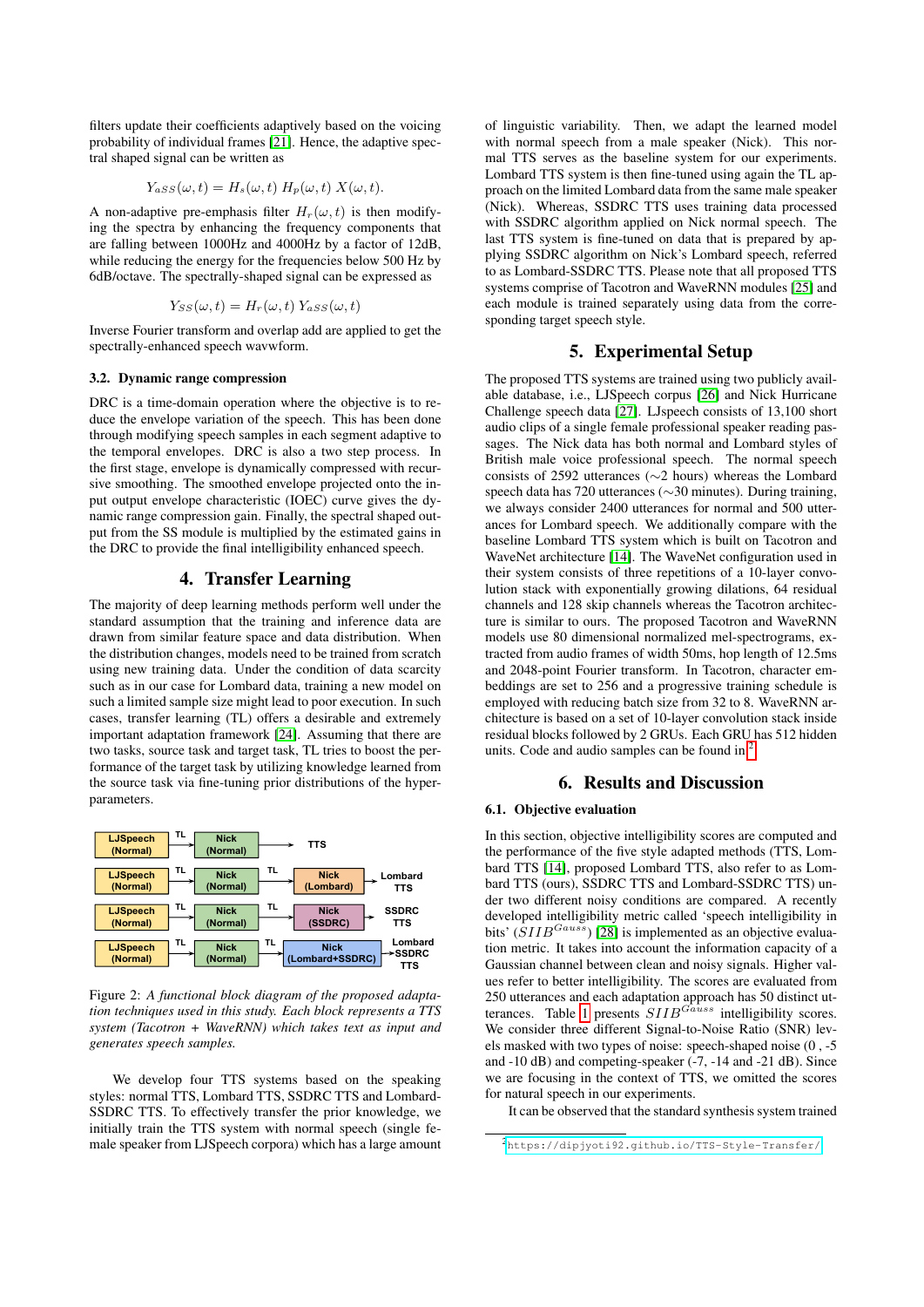<span id="page-3-0"></span>Table 1: SIIBGauss *intelligibility measure at different SNR levels under speech-shaped and competing-speaker noise.*

| <b>Systems</b>                      | <b>SSN</b>        |                   |  | <b>CSN</b>                                        |                   |       |
|-------------------------------------|-------------------|-------------------|--|---------------------------------------------------|-------------------|-------|
|                                     |                   |                   |  | $-10$ dB $-5$ dB $0$ dB $-21$ dB $-14$ dB $-7$ dB |                   |       |
| <b>TTS</b>                          |                   | 15.03 26.80 42.43 |  | 13.3                                              | 17.86 28.27       |       |
| Lombard TTS [14]                    |                   | 17.89 33.89 54.53 |  | 9.91                                              | 18.1              | 36.21 |
| Lombard TTS (ours)                  | 20.02 37.43 58.65 |                   |  |                                                   | 13.52 22.51 41.65 |       |
| <b>SSDRC TTS</b>                    |                   | 29.90 51.02 77.97 |  | 16.73                                             | 29.75 55.56       |       |
| Lombard-SSDRC TTS 35.04 58.68 88.35 |                   |                   |  | 19.13                                             | 35.84             | 68.35 |

with normal speech, referred to here as the speech type 'TTS', is the worst performer when compared to the rest of the methods under any condition as expected. To enhance the intelligibility, TTS is re-trained with limited Lombard style data. We observe that the proposed Lombard TTS i.e., Lombard TTS (ours) is able to successfully mimic the Lombardness and outperforms baseline Lombard TTS from [\[14\]](#page-4-13) with a relative improvement between 8% and 12% in SSN and 15% to 36% in CSN conditions across different SNR levels: from low to high SNRs. The results also show high performance gain of 18% and 36% in Low SNR i.e., -10 dB for SSN and -21 dB in CSN conditions, respectively. The use of WaveRNN instead of WaveNet vocoder as in the baseline Lombard TTS, demonstrates how the choice of vocoder affects the intelligibility of synthesized speech. WaveRNN effectively adapts to the new style while trained with limited amount of target style data. Furthermore, taking into account the SSDRC approach, we aim towards additional intelligibility gains under adverse noise conditions. Our results reveal that SSDRC TTS archives further improvement compared to the Lombard TTS. Motivating by the boosting effect of Lombard style, along with the enhancement by SSDRC data in terms of speech intelligibility, the proposed Lombard-SSDRC TTS shows significant intelligibility gains between 110% and 130% in SSN, and 47% to 140% in CSN against TTS. Those results can be attributed by the fact that the combined model exploits efficiently both Lombardness and spectral shaping with range compression by modifying time-frequency regions.

#### 6.2. Subjective evaluation

To assess the performance on subjective evaluation, metric scores were computed based on the number of keywords correctly identified in each sentence. The short common words 'a', 'the', 'in', 'to', 'on', 'of', and 'for' were excluded. The listening test was conducted via a web-based interface and ten native listeners participated in the test. No listener heard the same sentence twice, and each condition was heard by the same number of listeners. Since intelligibility level varies from one listener to another and large variability in scores can be possible when listeners use different hearing devices or backgrounds, intelligibility gains should be observed from a common reference point. This was achieved by designing an initial pilot study where subject-specific SNR levels are matched with the speech reception threshold (SRT) at which 40% of normal speech is intelligible for each individual listener. In the final listening test, we choose SNR levels based on the values obtained from the pilot study for each listener individually.

Box plots reported in Figure [3](#page-3-1) allow comparison between different TTS modification algorithms. The subjective results reveal a similar pattern to the objective metrics. The proposed Lombard-SSDRC TTS outperforms all other methods with a remarkable margin under all noisy conditions. Lombard-SSDRC TTS shows superior performance by achieving a remarkable

<span id="page-3-1"></span>

Figure 3: *Box plot results for listeners' keyword scores across of methods for SSN and CSN.*

relative improvement of 455% for SSN and 104% for CSN in median keyword correction rate compared to TTS method. It is worth noting that the performance gains are immensely higher in SSN condition, although we observe outstanding performance gains in both noisy conditions. Moreover, the comparison between Lombard TTS [\[14\]](#page-4-13) and Lombard TTS (ours) adaptation methods highlights that Lombard TTS (ours) method achieves significantly better performance in terms of keyword correction rate. This confirms the adaptability of WaveRNN for limited data scenarios, and shows its effectiveness in the transfer learning approach. The results indicate a relative improvement of 136% in SSN and 16% in CSN compared to Lombard TTS [\[14\]](#page-4-13) in terms of median keyword correction rate.

## 7. Conclusion

In this paper, we performed transfer learning and constructed adapted Tacotron+WaveRNN TTS systems for speaking style modification. The synthesized speech was modified with two strategies: Lombard style recordings and SSDRC algorithm. First, we showed that the Lombard-adapted TTS system (ours) is able to successfully learn Lombard style under limited training data and outperforms the baseline Lombard TTS system [\[14\]](#page-4-13) by a significant margin when masked either with SSN or CSN noise. This shows the advantage of applying neural-based WaveRNN vocoder and its importance in achieving highlyintelligible Lombard synthetic speech. Furthermore, to enjoy larger intelligibility gains, we combined the benefits of Lombardness with the SSDRC modification strategy. Our experiments on both objective and subjective intelligibility scores confirmed that both modifications contributed to significant gains under all noisy conditions. In the future, we would like to investigate whether similar intelligibility gains can be obtained by applying cross-speaker adaptation.

Acknowledgements: The work has received funding from the EUs H2020 research and innovation programme under the MSCA GA 67532 (the ENRICH network: www.enrich-etn.eu).